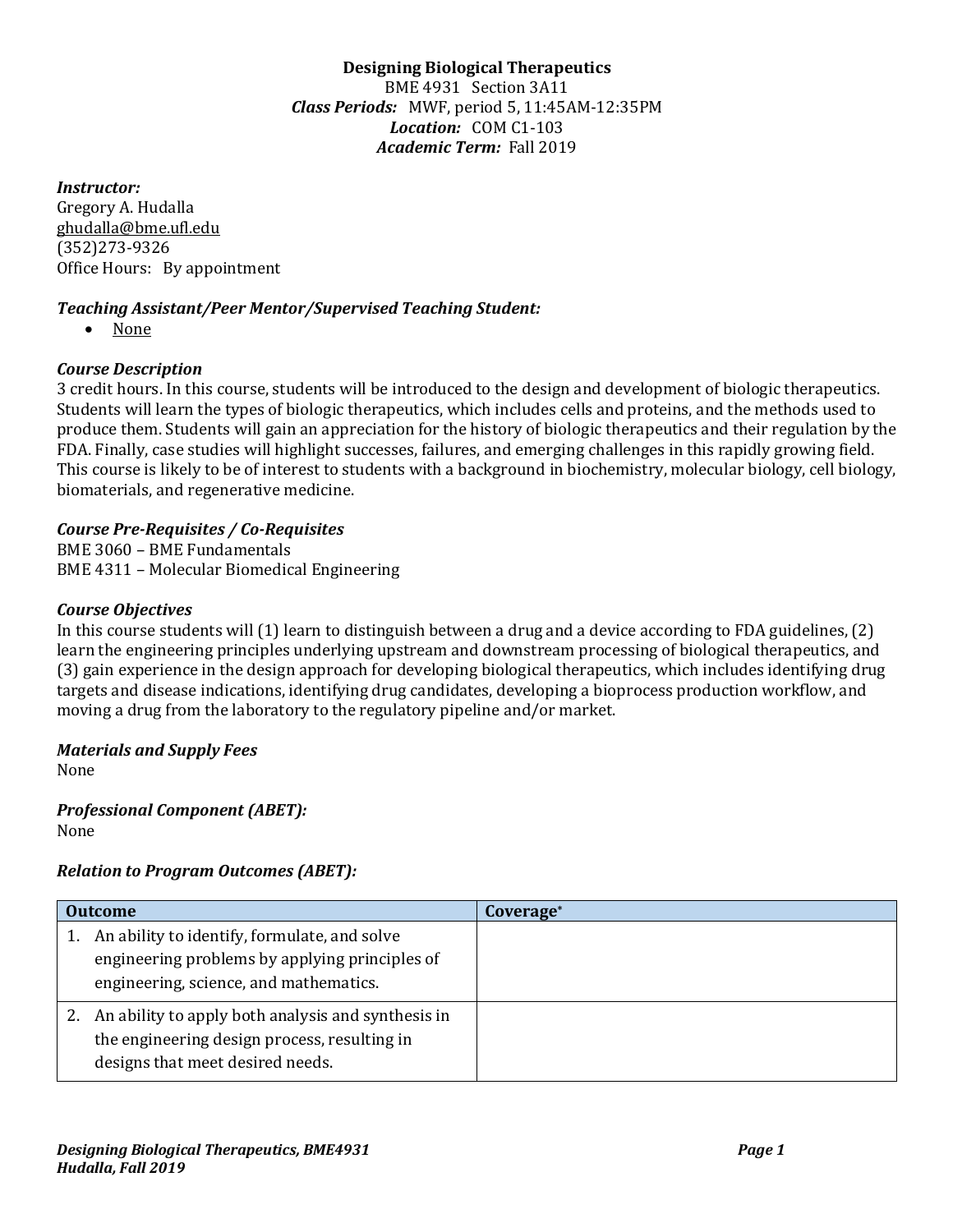|    | 3. An ability to develop and conduct appropriate<br>experimentation, analyze and interpret data, and<br>use engineering judgment to draw conclusions.                                                                                                   |  |
|----|---------------------------------------------------------------------------------------------------------------------------------------------------------------------------------------------------------------------------------------------------------|--|
| 4. | An ability to communicate effectively with a range<br>of audiences                                                                                                                                                                                      |  |
| 5. | An ability to recognize ethical and professional<br>responsibilities in engineering situations and make<br>informed judgments, which must consider the<br>impact of engineering solutions in global,<br>economic, environmental, and societal contexts. |  |
|    | 6. An ability to recognize the ongoing need for<br>additional knowledge and locate, evaluate,<br>integrate, and apply this knowledge appropriately.                                                                                                     |  |
|    | 7. An ability to function effectively on teams that<br>establish goals, plan tasks, meet deadlines, and<br>analyze risk and uncertainty                                                                                                                 |  |

# *Required Textbooks and Software*

None, reading materials will be identified in the course notes or posted on the course website.

#### *Recommended Materials*

• None

#### *Course Schedule*

- Week 1: General Overview
- Week 2: Regulatory Pipeline drug versus device
- Week 3: Intellectual Property
- Week 4: Fundamentals of Bioprocessing **Quiz 1, Monday, September 9 (in class)**
- Week 5: Engineering considerations biochemistry, molecular biology, and cell growth
- Week 6: Upstream and Downstream Manufacturing
- Week 7: Quality Considerations **Quiz 2, Wednesday, October 2 (in class)**
- Week 8: Protein Therapeutics
- Week 9: Protein Therapeutics
- Week 10: Team Design Presentations round 1
- Week 11: Nucleotide Therapeutics **Quiz 3, Monday, October 28 (in class)**
- Week 12: Vaccines
- Week 13: Autologics
- Week 14: Team Design Presentations round 2
- Week 15: Future directions **Quiz 4, Monday, November 25 (in class)**

#### *Attendance Policy, Class Expectations, and Make-Up Policy*

-You must let me know AS SOON AS POSSIBLE if you will be ABSENT on the SCHEDULED DATE of ANY quiz or presentation. Where possible, a make-up MUST be taken **PRIOR TO** the date listed in the syllabus. No make-up **quizzes or exams will be given for unexcused absences.** Excused absences are consistent with university policies in the undergraduate catalog (https://catalog.ufl.edu/ugrad/current/regulations/info/attendance.aspx) and require appropriate documentation.

-Attendance is not required.

-Laptop/tablet use in the classroom is acceptable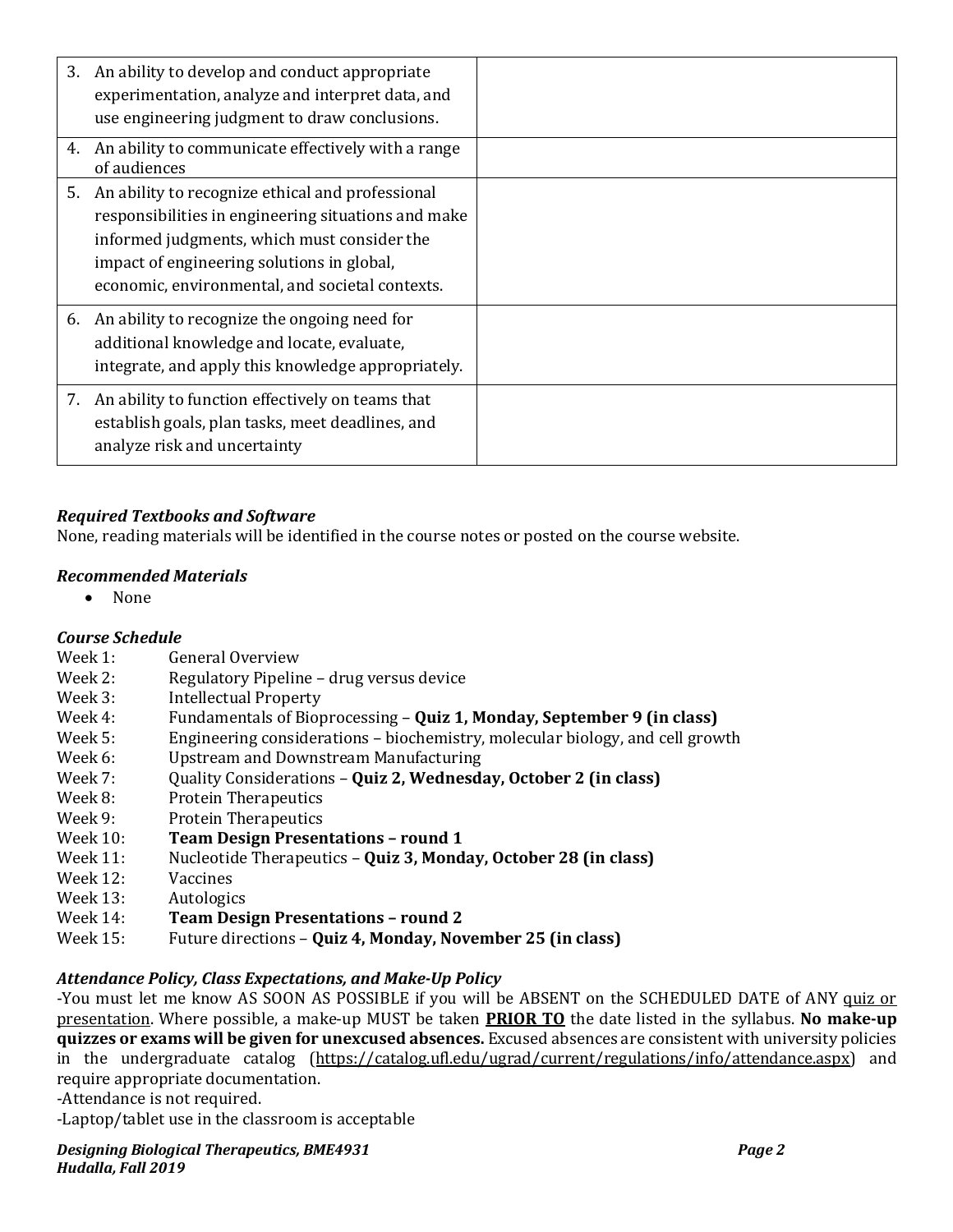-Use of cell phones in the classroom is unacceptable, and will result in your being excused from class immediately

| <b>Evaluation of Grades</b> |                     |                                  |  |  |  |  |
|-----------------------------|---------------------|----------------------------------|--|--|--|--|
| <b>Assignment</b>           | <b>Total Points</b> | <b>Percentage of Final Grade</b> |  |  |  |  |
| Quizzes (4)                 | 15 each             | 60%                              |  |  |  |  |
| Design Presentations (2)    | 20                  | 40%                              |  |  |  |  |
| Total                       |                     | 100%                             |  |  |  |  |

#### *Grading Policy*

| <b>Percent</b> | Grade        | Grade         |
|----------------|--------------|---------------|
|                |              | <b>Points</b> |
| $94 - 100$     | A            | 4.00          |
| 90.0 - 93.99   | A-           | 3.67          |
| 87 - 89.99     | B+           | 3.33          |
| 83 - 86.99     | <sub>B</sub> | 3.00          |
| $80 - 82.99$   | <b>B-</b>    | 2.67          |
| 77 - 79.99     | $C+$         | 2.33          |
| 73-76.99       | C.           | 2.00          |
| $70 - 72.99$   | $C-$         | 1.67          |
| 67 - 69.99     | D+           | 1.33          |
| 63 - 66.99     | D            | 1.00          |
| $60 - 62.99$   | D-           | 0.67          |
| $0 - 59.99$    | F.           | 0.00          |

More information on UF grading policy may be found at: https://catalog.ufl.edu/ugrad/current/regulations/info/grades.aspx

#### *Students Requiring Accommodations*

Students with disabilities requesting accommodations should first register with the Disability Resource Center (352-392-8565, https://www.dso.ufl.edu/drc) by providing appropriate documentation. Once registered, students will receive an accommodation letter which must be presented to the instructor when requesting accommodation. Students with disabilities should follow this procedure as early as possible in the semester.

#### *Course Evaluation*

Students are expected to provide professional and respectful feedback on the quality of instruction in this course by completing course evaluations online via GatorEvals. Guidance on how to give feedback in a professional and respectful manner is available at https://gatorevals.aa.ufl.edu/students/. Students will be notified when the evaluation period opens, and can complete evaluations through the email they receive from GatorEvals, in their Canvas course menu under GatorEvals, or via https://ufl.bluera.com/ufl/. Summaries of course evaluation results are available to students at https://gatorevals.aa.ufl.edu/public-results/.

#### *University Honesty Policy*

UF students are bound by The Honor Pledge which states, "We, the members of the University of Florida community, pledge to hold ourselves and our peers to the highest standards of honor and integrity by abiding by the Honor Code. On all work submitted for credit by students at the University of Florida, the following pledge is either required or implied: "On my honor, I have neither given nor received unauthorized aid in doing this assignment." The Honor Code (https://sccr.dso.ufl.edu/policies/student-honor-code-student-conduct-code/) specifies a number of behaviors that are in violation of this code and the possible sanctions. Furthermore, you are obligated to report any condition that facilitates academic misconduct to appropriate personnel. If you have any questions or concerns, please consult with the instructor or TAs in this class.

#### *Commitment to a Safe and Inclusive Learning Environment*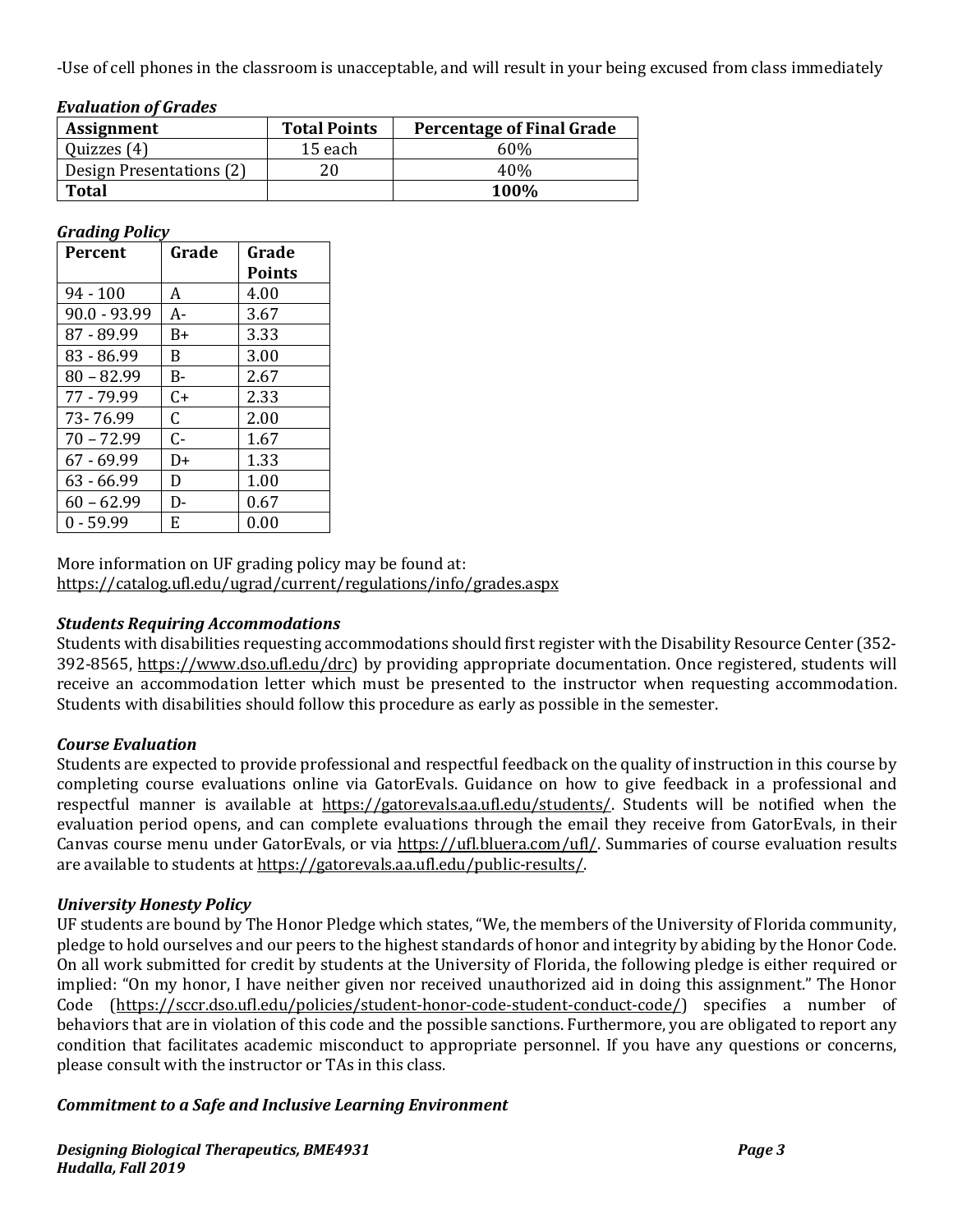The Herbert Wertheim College of Engineering values broad diversity within our community and is committed to individual and group empowerment, inclusion, and the elimination of discrimination. It is expected that every person in this class will treat one another with dignity and respect regardless of gender, sexuality, disability, age, socioeconomic status, ethnicity, race, and culture.

If you feel like your performance in class is being impacted by discrimination or harassment of any kind, please contact your instructor or any of the following:

- Your academic advisor or Graduate Program Coordinator
- Robin Bielling, Director of Human Resources, 352-392-0903, rbielling@eng.ufl.edu
- Curtis Taylor, Associate Dean of Student Affairs, 352-392-2177, taylor@eng.ufl.edu
- Toshikazu Nishida, Associate Dean of Academic Affairs, 352-392-0943, nishida@eng.ufl.edu

### *Software Use*

All faculty, staff, and students of the University are required and expected to obey the laws and legal agreements governing software use. Failure to do so can lead to monetary damages and/or criminal penalties for the individual violator. Because such violations are also against University policies and rules, disciplinary action will be taken as appropriate. We, the members of the University of Florida community, pledge to uphold ourselves and our peers to the highest standards of honesty and integrity.

# *Student Privacy*

There are federal laws protecting your privacy with regards to grades earned in courses and on individual assignments. For more information, please see: https://registrar.ufl.edu/ferpa.html

#### *Campus Resources:*

#### **Health** and Wellness

# **U Matter, We Care:**

Your well-being is important to the University of Florida. The U Matter, We Care initiative is committed to creating a culture of care on our campus by encouraging members of our community to look out for one another and to reach out for help if a member of our community is in need. If you or a friend is in distress, please contact umatter@ufl.edu so that the U Matter, We Care Team can reach out to the student in distress. A nighttime and weekend crisis counselor is available by phone at 352-392-1575. The U Matter, We Care Team can help connect students to the many other helping resources available including, but not limited to, Victim Advocates, Housing staff, and the Counseling and Wellness Center. Please remember that asking for help is a sign of strength. In case of emergency, call 9-1-1.

**Counseling and Wellness Center:** http://www.counseling.ufl.edu/cwc, and 392-1575; and the University Police Department: 392-1111 or 9-1-1 for emergencies.

#### **Sexual Discrimination, Harassment, Assault, or Violence**

If you or a friend has been subjected to sexual discrimination, sexual harassment, sexual assault, or violence contact the **Office of Title IX Compliance**, located at Yon Hall Room 427, 1908 Stadium Road, (352) 273-1094, title-ix@ufl.edu

# **Sexual Assault Recovery Services (SARS)**

Student Health Care Center, 392-1161.

**University Police Department** at 392-1111 (or 9-1-1 for emergencies), or http://www.police.ufl.edu/.

*Academic Resources*

**E-learning technical suppor***t*, 352-392-4357 (select option 2) or e-mail to Learning-support@ufl.edu. https://lss.at.ufl.edu/help.shtml.